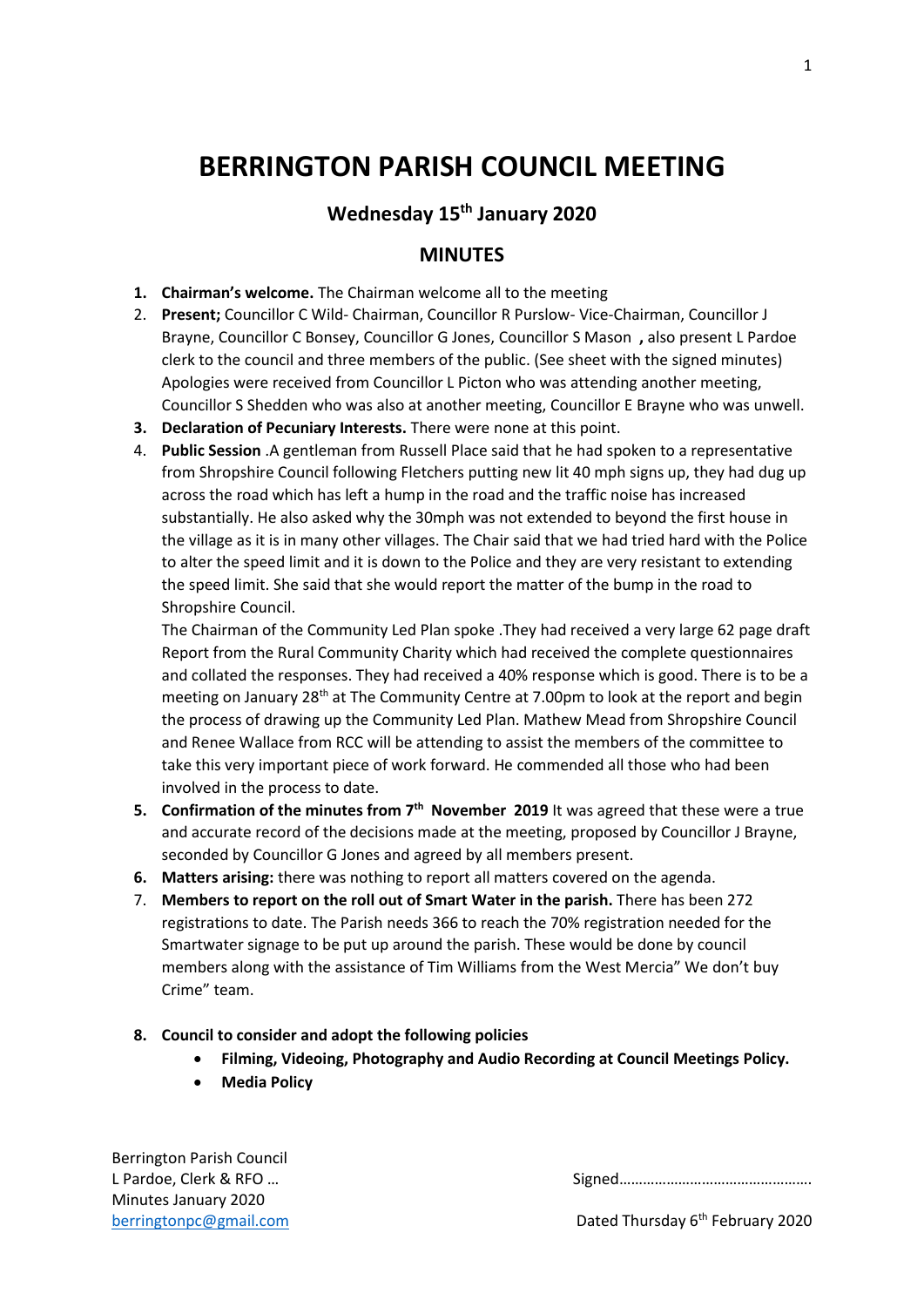It was agreed to adopt the above policies. These would be put on the Parish Council website. Proposed by Councillor J Brayne, seconded by Councillor R Purslow and agreed by all members present.

## **9. Highway Matters**

- See public session for comments from members of the public.
- There has been an ongoing issue with four street lights that are not currently working. The clerk had ascertained that they were not the responsibility of the Parish Council or Shropshire Council. Shropshire Homes say they are not theirs. However the residences were built by Shropshire Homes. The clerk to contact Shropshire Homes and find out who took on the responsibility for these lights. We need to find out if the lights are a suitable standard for SC to adopt them .It was also discussed if the street has been adopted. We need to look into this and see who will accept responsibility for these lights.
- Fletchers Roundabout is no longer what was on the original plans submitted. The chairman said that this was subject to a section 278 so we need to wait until this is completed.
- Fletchers need additional drainage on site as when it rains the rain is running off the site to Holcroft Way.
- Potholes between the travellers' site and Severndale Nurseries are bad and one of the drains is very bad. Clerk to report Shropshire Council.

### **10. Planning**;

#### **Previous applications:**

- 19/04989/FUL | Relocation of a general purpose agricultural building Building 1 | Betton Alkmere Farm Betton Strange Shrewsbury Shropshire SY5 6HZ. Awaiting decision
- Reference: 19/05201/FUL (validated: 13/12/2019) Address: Top Cottage, Eaton Mascott, Shrewsbury, Shropshire, SY5 6HF Proposal: Erection of a two bay carport instead of a garage (as approved 18/00723/FUL) in a modified location
- Ref: 19/05480/FUL (validated: 19/12/2019) Address: Lower House Farm, Berrington, Shrewsbury, Shropshire, SY5 6HB Proposal: Change of use and conversion of former granary building to workshop/studio; to include reinstatement of first floor and installation of external staircase. After discussion it was agreed that the Parish Council have no objection to this application. Proposed by Councillor C Wild, seconded by Councillor R Purslow and agreed by all members present.
- Reference: 19/05481/LBC (validated: 19/12/2019) Address: Lower House Farm, Berrington, Shrewsbury, Shropshire, SY5 6HB Proposal: Works to facilitate the conversion and change of use of former granary building to workshop/studio to include insertion of first floor, doors/windows and roof lights, remedial works to roof; installation of external steps. After discussion it was agreed that the Parish Council have no objection to this application. Proposed by

Berrington Parish Council Minutes January 2020

L Pardoe, Clerk & RFO ... **Signed** 2008 Signed 2008 Signed 2008 Signed 2008 Signed 2008 Signed 2008 Signed 2008 Signed 2008 Signed 2008 Signed 2008 Signed 2008 Signed 2008 Signed 2008 Signed 2008 Signed 2008 Signed 2008 Si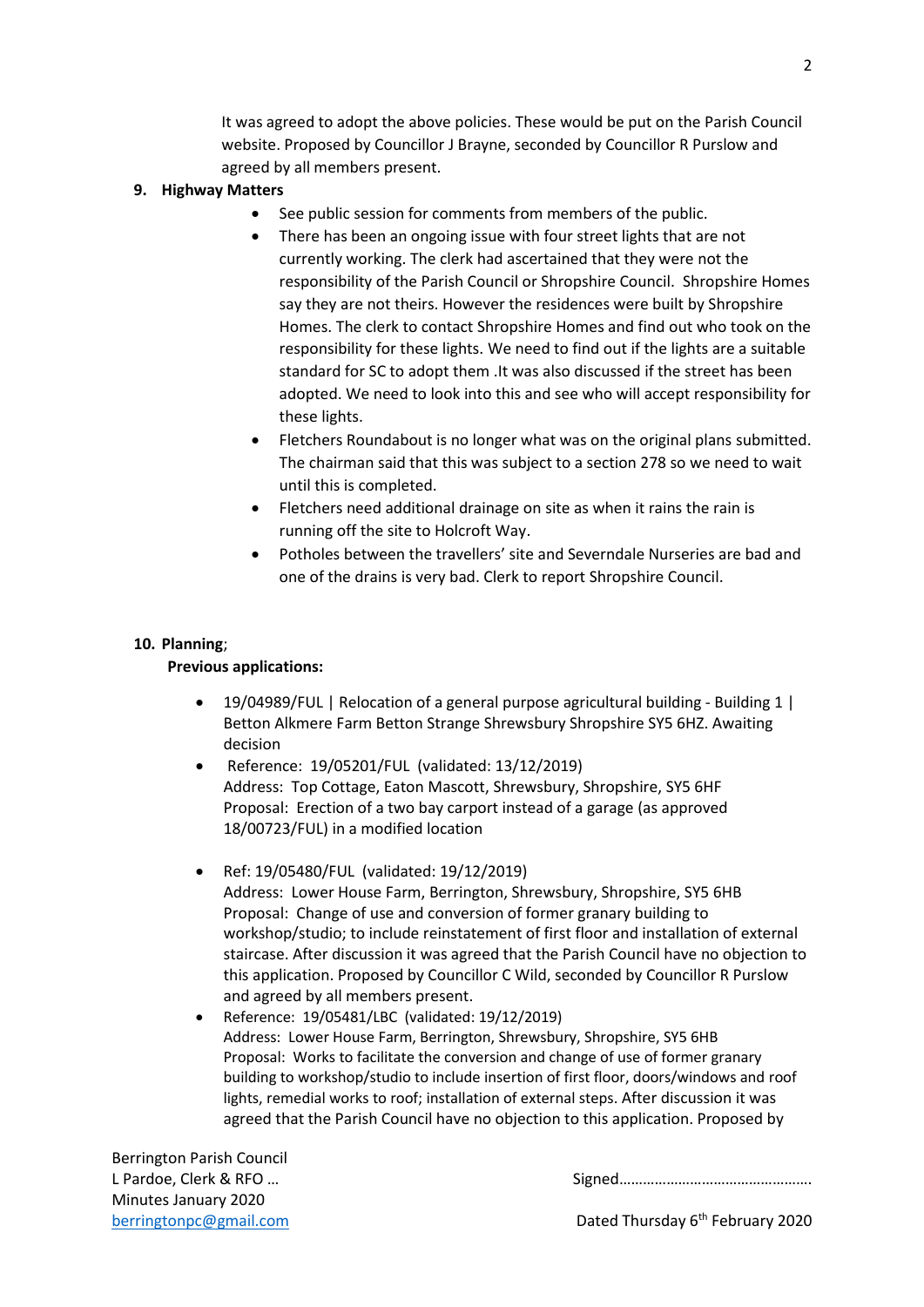Councillor C Wild, seconded by Councillor R Purslow and agreed by all members present

#### **Council to consider any new applications notified after the agenda has been sent out.**

#### **11. Finance**

- i. Council to receive Bank Reconciliation for the month end December 2019.It was agreed to accept the Bank reconciliation as presented by the clerk. Proposed by Councillor C Wild seconded by Councillor S Mason and agreed by all members present.
- ii. Council to pay agree and pay accounts as presented by the clerk. It was agreed to pay the accounts as presented by the clerk. Proposed by Councillor C Wild seconded by Councillor S Mason and agreed by all members

| 1259 | <b>SYA</b>   | Youth Club Spring Term | 800.00  |
|------|--------------|------------------------|---------|
| 1260 | <b>SALC</b>  | Training 1/4 share     | 6.75    |
| 1261 | <b>HMRC</b>  | <b>PAYE</b>            | 9.60    |
| 1262 | <b>Staff</b> | Office expenses        | 111.88  |
| S/O  | <b>Staff</b> | Salary                 | 550.52  |
|      |              | total                  | 1478.75 |

- iii. Council to consider any grant applications received. There were no new applications received.
- iv. Council to set precept for the forthcoming financial year 2020/2021. Following discussion it was agreed to set the precept at £14,500 for the forthcoming financial year.

This will be an increase of around £6.59 per band D Household.

The increase was necessary as the initial grant monies received for setting up of the youth club have run out and there are currently no more grants available.

Due to the change in the criteria for environmental maintenance grants the parish council do not now receive any financial assistance for the maintenance of the playing fields and open spaces around the Community Centre and carpark.

Members felt that it was important to fund the very successful youth club and also to maintain the playing fields, grass around the Community Centre and car park.

Proposed by Councillor C Wild, seconded by Councillor C Mason. There was one abstention and 5 in favour of the increase. This proposal was carried.

## **12. Youth Matters**

#### **Play Area Matters:**

- **Councillor J Brayne to report on Youth Club Activities** .There is one new volunteer doing their training and also another doing Youth training.
- **Councillor E Brayne to report on Play Areas.** In Councillor Brayne's absence the chairman reported that she had been assured that the National Trust were working to solve the flooding problem on the Brompton Playing Field. The water at the moment stretches from one goal post to another.

#### **Play Group for Toddlers**

Berrington Parish Council Minutes January 2020

L Pardoe, Clerk & RFO ... **Signed** 2008 Signed 2008 Signed 2008 Signed 2008 Signed 2008 Signed 2008 Signed 2008 Signed 2008 Signed 2008 Signed 2008 Signed 2008 Signed 2008 Signed 2008 Signed 2008 Signed 2008 Signed 2008 Si

3

[berringtonpc@gmail.com](mailto:berringtonpc@gmail.com) **Dated Thursday 6<sup>th</sup> February 2020**